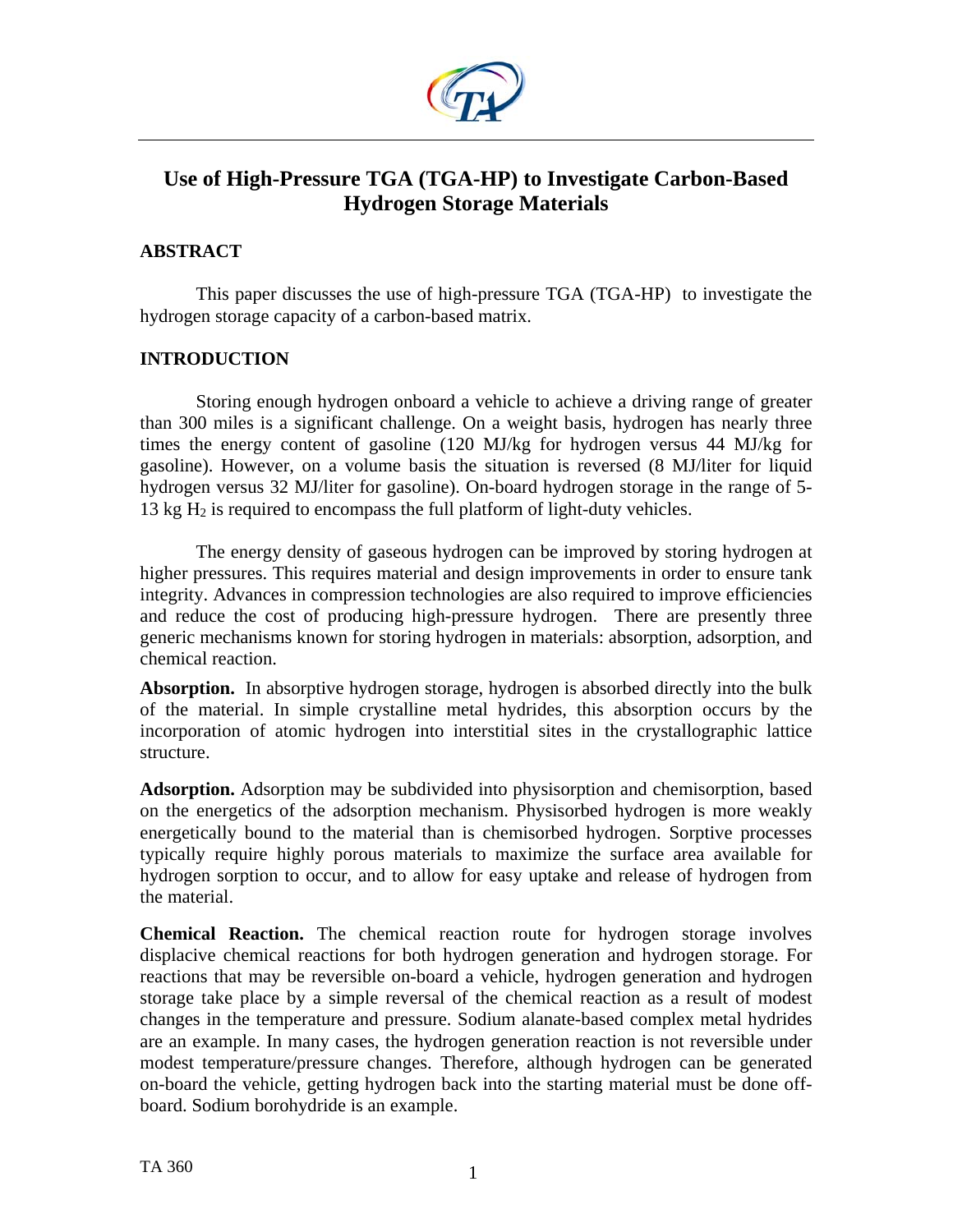# **RESULTS & DISCUSSION**

 High-Pressure TGA is an excellent tool to investigate a material's efficiency for absorbing and storing gases such as hydrogen, at a variety of temperatures and pressures. The TA Instruments TGA-HP Series products are specialty gravimetric analyzers designed to provide unique capabilities for High-Pressure, Ultra-High Vacuum, and High-Temperature under static or dynamic reactive atmospheres. These instruments are designed for sorption studies using water vapor, organic vapors, hydrogen, methane and carbon dioxide as well as permanent gases and corrosive gases.

Using the continuous flow method, the TGA-HP Analyzers provide isotherms, isobars and time course data for the study of…

- General gas/solid reactions
- Oxidation/reduction of metals
- Degradation of ceramics
- Catalysts, zeolites, activated carbons and other specialty materials
- $\cdot$  CO<sub>2</sub> Sequestration techniques

The data in Figure 1 show the adsorption of  $H_2$  gas onto an activated carbon matrix at 25°C (273 K) as measured by the TGA-HP system. Note how the gravimetric adsorption is quantified over the wide pressure range from sub-atmospheric to nearly 80 Bar (ca. 1150 PSI)



Figure 1: TGA-HP Data showing the quantitative absorption of  $H_2$  gas onto an activated carbon matrix

# **REFERENCES**

[http://www.eoearth.org/article/Hydrogen\\_storage](http://www.eoearth.org/article/Hydrogen_storage)